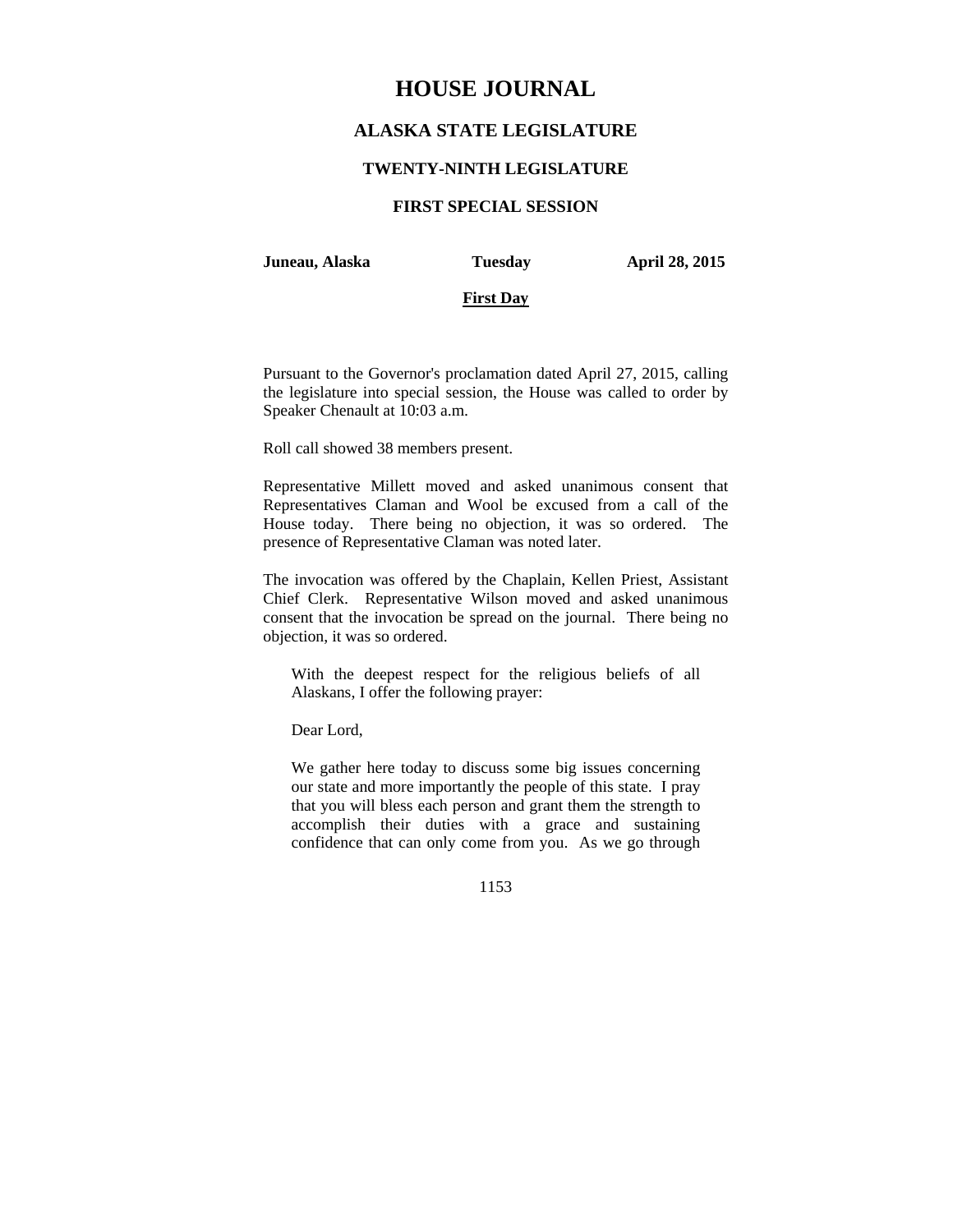our day, let us remember that any problems we are facing are never too vast for you. And please help us keep an attitude of hope in the midst of our problems, whether they are professional or personal, because hope gives us the outlook that these times of adversity shall pass, and we will come out of them better individuals and a better state.

In Jesus' name I pray. Amen.

The Pledge of Allegiance was led by Representative Herron.

### **MESSAGES FROM THE GOVERNOR**

The following Governor's proclamation dated April 27, 2015, was read:

"Under the authority of Article II, Section 9, and Article III, Section 17, of the Alaska Constitution, and in the public interest, I call the Twenty-Ninth Legislature of the State of Alaska into its first special session at Juneau, Alaska, in the legislative chambers, on April 28, 2015, at 10:00 a.m. to consider the passage of bills on the following subjects:

- 1. House Bill 44 Sexual Abuse/Sexual Assault Prevention Programs, previously under consideration by the Senate and the House of Representatives during the first regular session;
- 2. House Bill 148 Medicaid Assistance Coverage; Reform, previously under consideration by the Senate and the House of Representatives during the first regular session;
- 3. An act making and amending appropriations for the operating and loan program expenses of State government, and for certain programs, capitalizing funds, making capital appropriations, and making appropriations under Article IX, Section 17(c), Constitution of the State of Alaska, from the constitutional budget reserve sufficient to address the financial needs of the State for the remainder of fiscal year 2015 and for fiscal year 2016.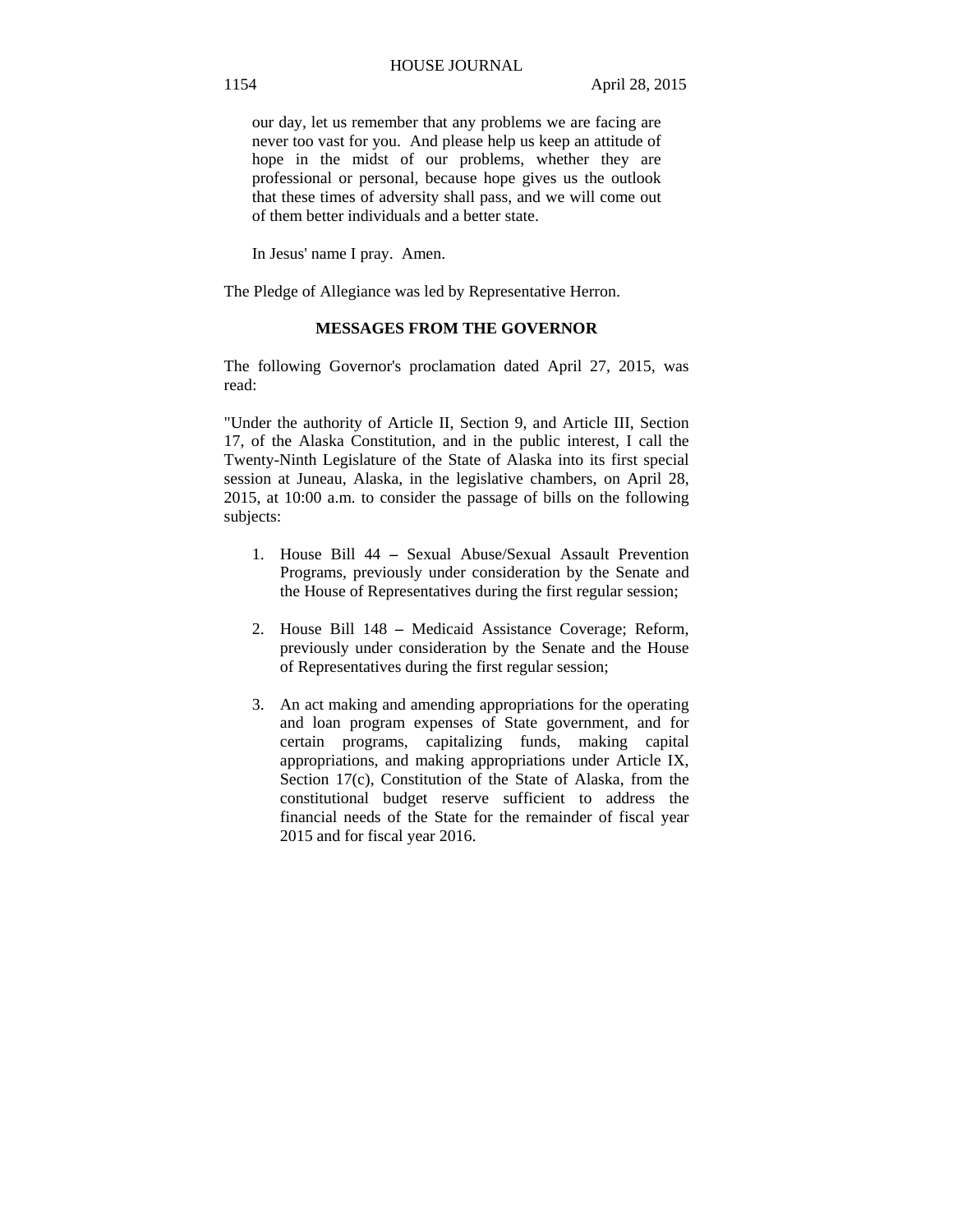April 28, 2015 1155

Dated this 27th day of April, 2015.

Time: 8:12 p.m.

 $\sqrt{s}$ Bill Walker Governor"

The Speaker stated that, without objection, the House would recess to a Call of the Chair; and so, the House recessed at 10:08 a.m.

### **AFTER RECESS**

The Speaker called the House back to order at 4:06 p.m.

\*\*The presence of Representative Claman, who was excused (page 1153), was noted.

The Speaker stated that, without objection, the House would revert to:

### **CERTIFICATION OF THE JOURNAL**

Representative Millett moved and asked unanimous consent that the journal for the 98th legislative day of the first session be approved as certified by the Chief Clerk. There being no objection, it was so ordered.

## **INTRODUCTION, FIRST READING, AND REFERENCE OF HOUSE BILLS**

#### **HB 1001**

HOUSE BILL NO. 1001 by the House Rules Committee by request of the Governor, entitled:

"An Act making appropriations for the operating and loan program expenses of state government and for certain programs, capitalizing funds, making reappropriations, making capital appropriations, and making appropriations under art. IX, sec. 17(c), Constitution of the State of Alaska, from the constitutional budget reserve fund; and providing for an effective date."

was read the first time and referred to the Finance Committee.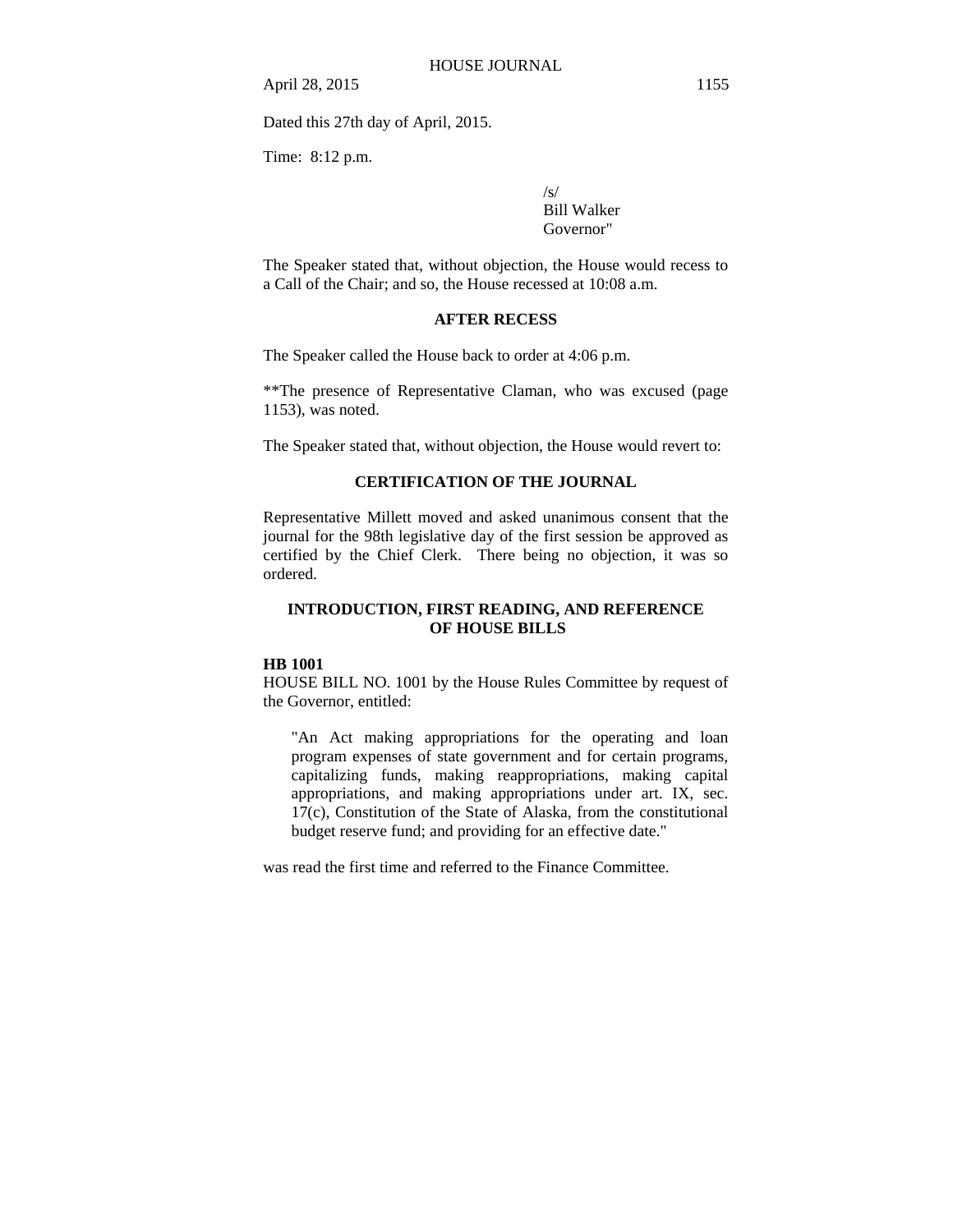The Governor's transmittal letter dated April 28, 2015, follows:

"Dear Speaker Chenault:

Under the authority of Article III, Section 18 of the Alaska Constitution, I am transmitting a bill relating to the first special session 2016 operating budget and constitutional budget reserve appropriations.

Like many Alaskans, I was disappointed that the Legislature adjourned yesterday with a spending plan that runs out of money partway through the year and fails to provide adequate funding for education and health care coverage for 42,000 Alaskans. Therefore, I am introducing a bill to fully fund State government. In short, the Legislature needs to reconsider the operating budget and pass a bill to address critical needs and fund those needs for a full year.

My administration is focused on healthy Alaskans and a healthy economy. A partially funded budget that runs out of money mid-year does not provide for the health of Alaskans, and creates uncertainty for businesses, school districts, and families.

My budget bill does this by accepting nearly all of the legislative actions throughout the session, but addresses areas where the cuts were too damaging. My bill would reduce State spending – \$388 million in operating reductions and \$486 million in capital spending. This bill adds \$55 million in operating spending and a total of \$94 million in added State funding, a 1.4 percent increase from the unfunded budget. My bill also restores funding for the education K-12 formula, partially restores crippling cuts to the Alaska Marine Highway System, Health and Social Services, and the University; honors union contracts; includes Medicaid expansion and the associated State savings, \$6.6 million of State general fund savings in fiscal year 2016; includes funding for North Slope gas commercialization; partially restores Trooper aircraft reductions; and restores the Council on Domestic Violence and Sexual Assault program funding.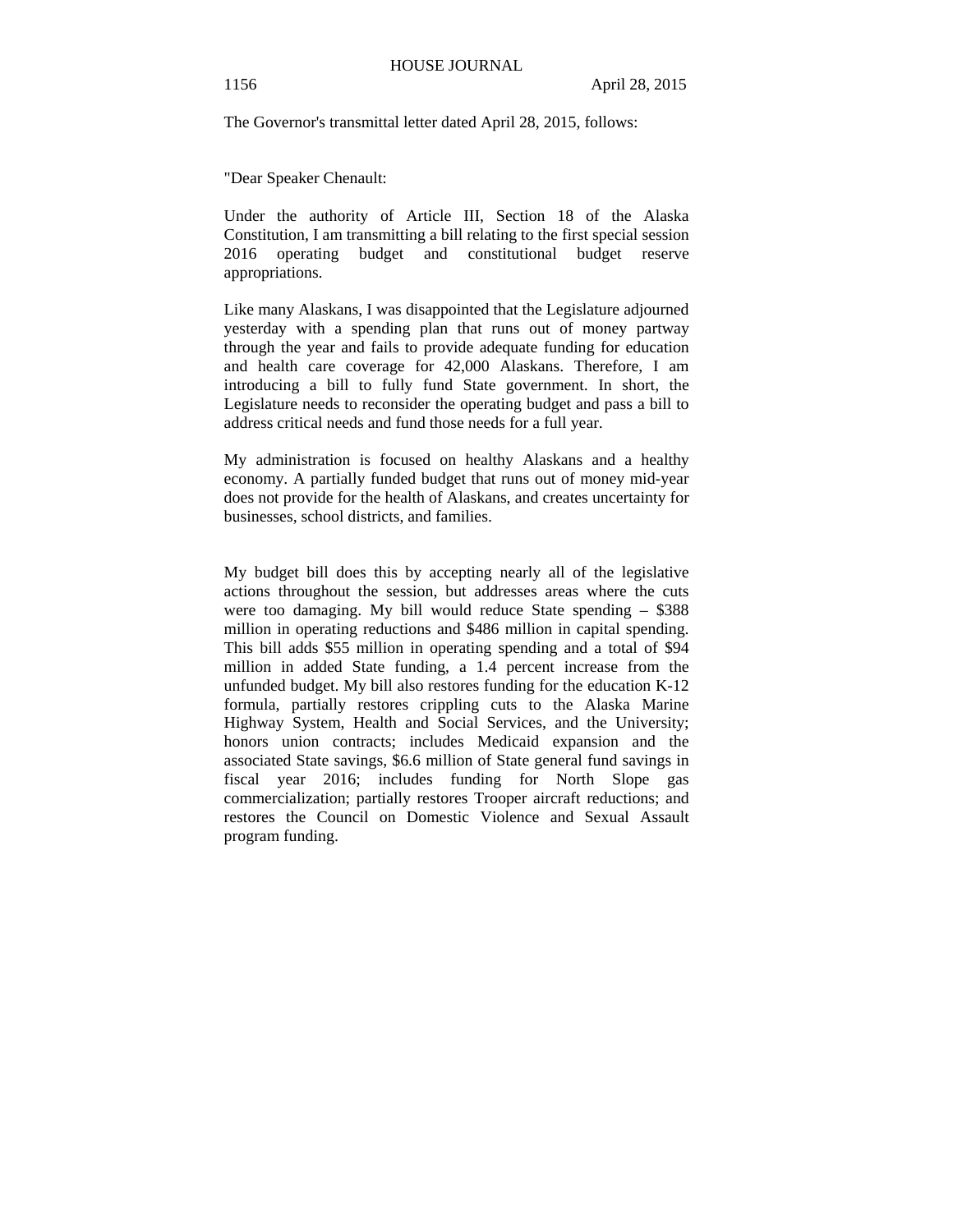April 28, 2015 1157

With this bill, we can continue to move the State forward in a responsible manner. I urge your prompt and favorable action on this measure.

Sincerely, /s/ Bill Walker Governor"

### **UNFINISHED BUSINESS**

Representative Millett moved and asked unanimous consent that the following members be excused from a call of the House. There being no objection, the members were excused as noted:

Representative Ortiz – from noon, April 29 to 10:00 p.m., April 30

Representative Chenault – from: 7:30 a.m., May 1 to 5:00 p.m., May 3

1:00 p.m., May 17 to 6:00 p.m., May 20

Representative Thompson – from 12:45 p.m., May 1 to 10:00 a.m., May 4

#### **HB 191**

Representative Kito added as a cosponsor to:

HOUSE BILL NO. 191 "An Act relating to the oil and gas corporate income tax; and providing for an effective date."

## **ANNOUNCEMENTS**

House committee schedules are published under separate cover.